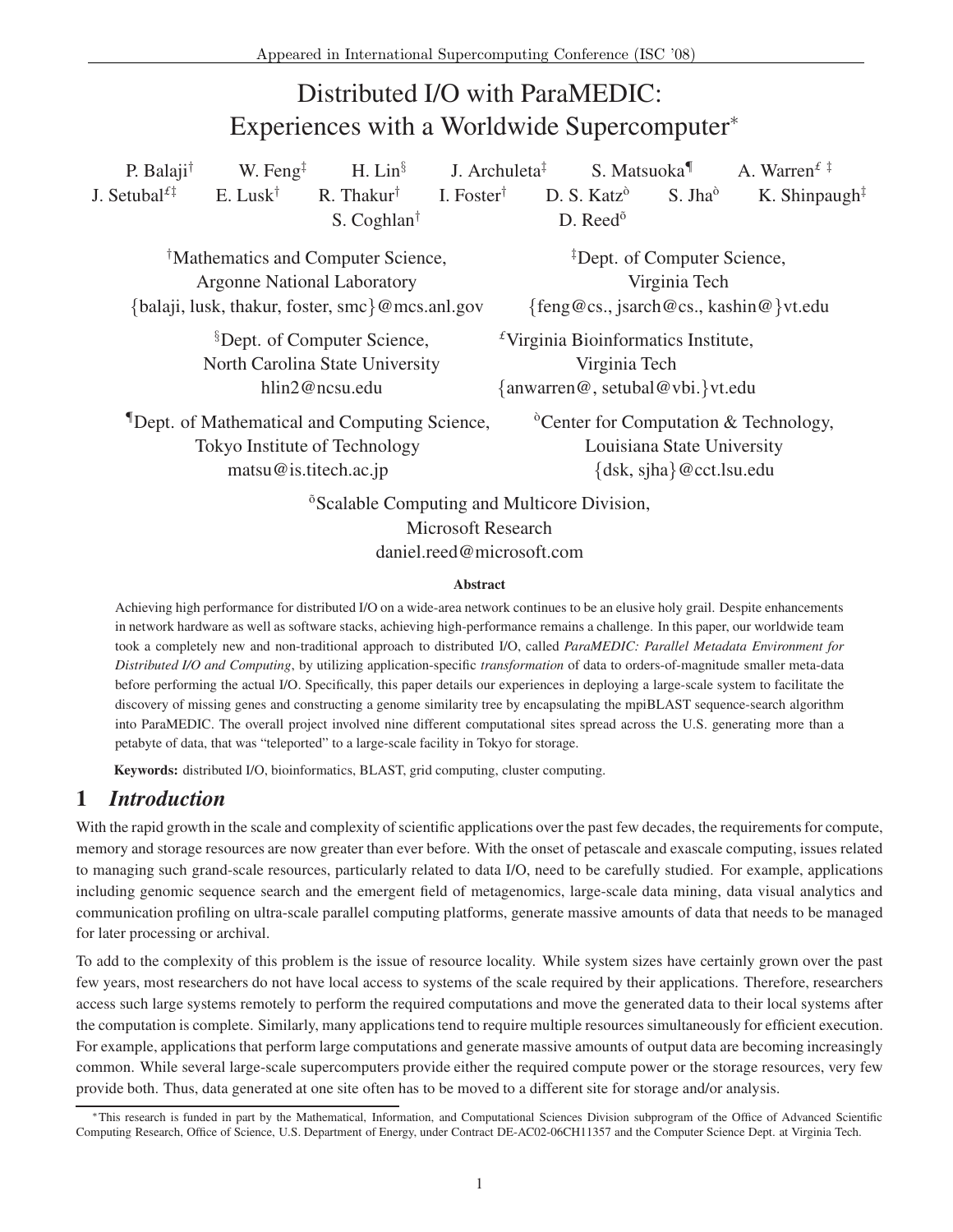To alleviate issues related to moving such massive data across sites, there has been a lot of monetary and intellectual investment in high-speed distributed network connectivity [2, 5, 33]. However, the utility of these investments is limited in the light of three primary observations: (i) in spite of the effort put into high-speed distributed networks, such infrastructure is scarce and does not provide end-to-end connectivity to a very high percentage of the scientific community, (ii) the amount of data generated by many applications is so large that even at 100% network efficiency, the I/O time for these applications can significantly dominate their overall execution time and (iii) based on recent trends and published results, existing distributed I/O mechanisms have not been able to achieve a very high utilization for "real data" on high-speed distributed networks, particularly for single stream data transfers [3, 36].

To resolve such issues on a *global* scale, we proposed a new non-traditional approach for distributed I/O known as *ParaMEDIC* (Parallel Metadata Environment for Distributed I/O and Computing) [11, 12]. ParaMEDIC uses application-specific semantic information to process the data generated by treating it as a collection of high-level abstract objects, rather than as a generic bytestream. It uses such information to transform the data into orders-of-magnitude smaller metadata before transporting it over the distributed environment and regenerating it at the target site. All data transformation, movement, and regeneration is done while the application is executing, giving the illusion of an ultra-fast teleportation device for large-scale data over distributed environments.

At a high-level ParaMEDIC is similar to standard compression algorithms. However, the term "compression" typically has a connotation that the data is dealt as a generic byte-stream. Since ParaMEDIC uses a more abstract application-specific representation of the data to achieve a **much** larger reduction in the data size, we use the terminology of "metadata transformation" in this case.

Because ParaMEDIC utilizes application semantics to generate metadata, it loses some portability compared to traditional bytestream based distributed I/O. For example, an instance of ParaMEDIC's metadata transformation in the context of the mpiBLAST sequence search application is described in Section 3.2. However, by giving up some portability, ParaMEDIC can potentially attain tremendous savings in the amount of actual distributed I/O performed, consequently resulting in substantial performance gains. Further, through the use of a generic framework with an application plugin model, different applications can utilize the overall framework in an easy and flexible manner.

In this paper, we demonstrate how we used ParaMEDIC to tackle two large-scale computational biology problems—discovering missing genes and adding structure to genetic sequence databases—on a worldwide supercomputer. The overall worldwide supercomputer comprised nine different supercomputers distributed at seven sites across the U.S., and one large-scale storage facility located in Japan. The overall experiment consisted of sequence searching the entire microbial genome database against itself generating more than a petabyte of data that was transported to Tokyo for storage. We present several insights gained from this large scale run which will be of immense value to other researchers performing such large global-scale distributed computation and I/O.

## **2** *Large-Scale Computational Biology: A Peek at Compute and Storage Requirements*

In this section we discuss details on different aspects of computational biology with a focus on the compute and storage requirements of large-scale applications in this domain.

#### **2.1** *Sequence Searching*

With the advent of rapid DNA sequencing, the amount of genetic sequence data available to researchers has increased exponentially [9]. The GenBank database, a comprehensive database that contains genetic sequence data for more than 260,000 named organisms, has exhibited exponential growth since its inception over 25 years ago [13]. This information is available for researchers to search new sequences against and infer homologous relationships between sequences or organisms. This helps progress a wide range of projects, from assembling the Tree of Life [18] to pathogen detection [20] and metagenomics [21].





Unfortunately, the exponential growth of sequence databases necessitates faster search algorithms to sustain reasonable search times. The Basic Local Alignment Search Tool (BLAST), which is the de facto standard for sequence searching, uses heuristics to prune the search space and decrease search time with an accepted loss in accuracy [7, 8]. mpiBLAST parallelizes BLAST using several techniques including database fragmentation, query segmentation [16], parallel input-output [27], and advanced scheduling [38]. As shown in Figure 1, mpiBLAST uses a *master-worker* model and performs a *scatter-search-gather-output*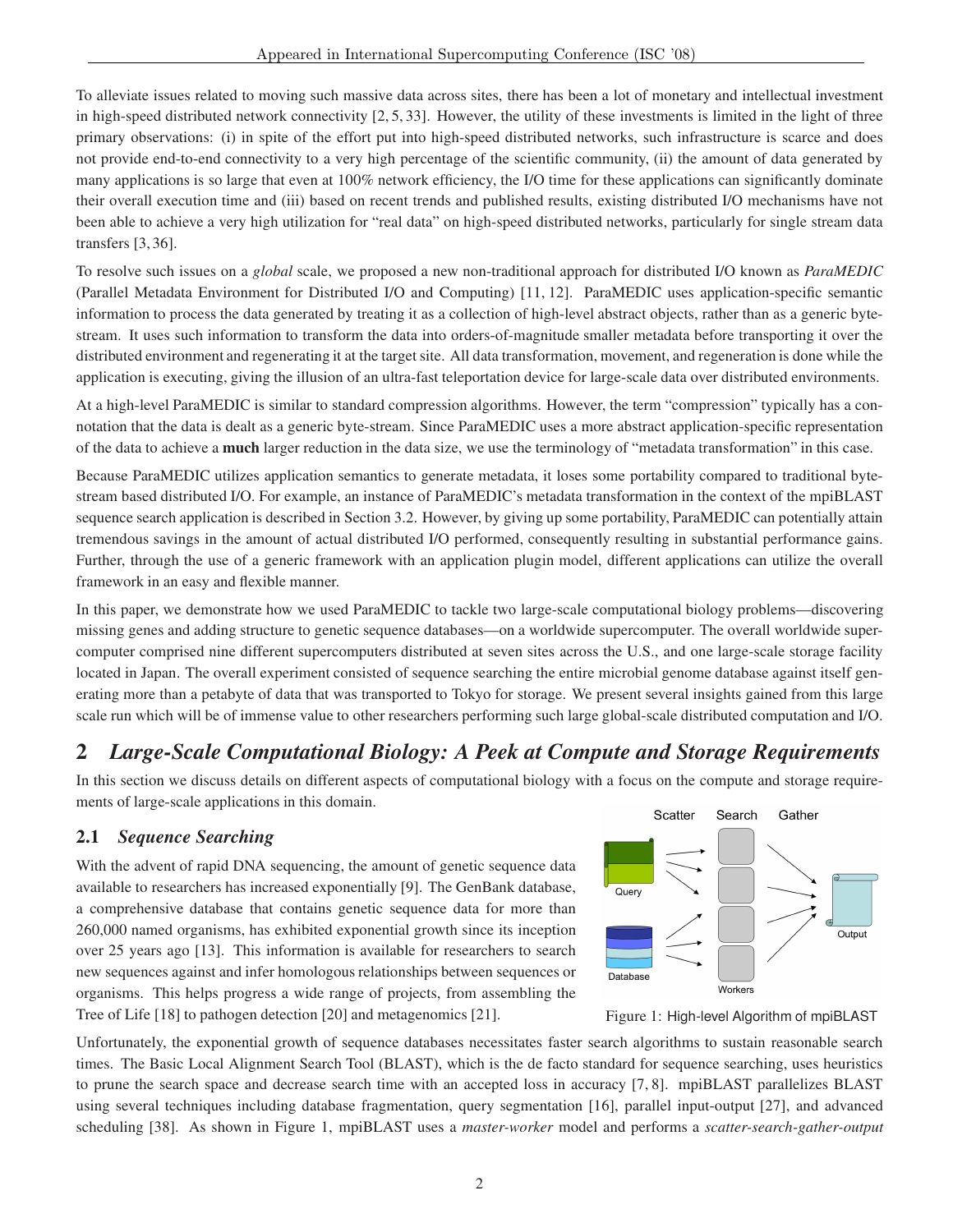execution flow. During the scatter, the master splits the database and query into multiple pieces and distributes them among worker nodes. Each worker then searches the query segment against the database fragment that it was assigned. The results are gathered by the Master, formatted, and output to the user. Depending on the size of the query and that of the database, such output generated can be large (Table 1). Thus, for environments with limited I/O capabilities, such as distributed systems, the output step can cause significant overheads.

#### **2.2** *Discovering Missing Genes*

Genome annotation is the process of associating information with a genomic sequence. Part of this process includes determining (by computational analysis) the location and structure of protein-encoding and RNAencoding genes, also known as making gene calls. It is important to be as accurate and as sensitive as possible in making gene calls: avoiding false positives and missing real genes. Gene prediction in prokaryotes (bacteria and archaea) typically involves evaluating the coding potential of genomic

| Query Size | Number of | <b>Estimated Output</b> |  |  |
|------------|-----------|-------------------------|--|--|
| (KB)       | Queries   | (GB)                    |  |  |
| $0 - 5$    | 3,305,170 | 1,139                   |  |  |
| $5 - 50$   | 87,506    | 593                     |  |  |
| 50-150     | 25,960    | 23,555                  |  |  |
| 150-200    | 26,524    | 3,995                   |  |  |
| >200       | 9,840     |                         |  |  |
| Total      | 3,455,000 | >29,282                 |  |  |

Table 1: Estimated Output of an All-to-All NT Search

segments which are delimited by conserved nucleotide motifs. The most widely used gene finding programs [17, 28] build a sequence model based on statistical properties of genes known to be (very likely) real genes in a given genome. This model is then used to evaluate the likelihood that an individual segment codes for a gene. In using this method it is almost always the case that some genes with anomalous composition are missed. Another popular method for locating genes is to compare genomic segments with a database of gene sequences found in similar organisms. If the sequence is conserved, the segment being evaluated is likely to be a coding gene (this is the "similarity method"). Genes that do not fit a given genomic pattern and do not have similar sequences in current annotation databases may be systemically missed.

One way to detect missed genes is to use the similarity method and compare raw genomes against each other, as opposed to comparing a raw genome to a database of known genes. If gene a in genome A and gene b in genome B have been missed and  $a$ is similar to b, then this method will find both. However, this involves performing an all-to-all comparison of the entire microbial genome database against itself. This task is heavily compute and data intensive, requiring thousands of compute processors and generating more than a petabyte of output data that needs to be stored for processing.

#### **2.3** *Adding Structure to Genetic Sequence Databases*

One of the major issues with sequence searching is the structure of the sequence database itself. Currently, these databases are unstructured and represented as a flat file and each new sequence that is discovered is simply appended to the end of the file. Without more intelligent structuring, a query sequence has to be compared to every sequence in the database forcing the best-case to take just as long as the worst-case. By organizing and providing structure to the database, searches can be performed more efficiently by discarding irrelevant portions entirely.

One way to structure the sequence database is to create a sequence similarity tree where "similar" sequences are closer together in the tree than dissimilar sequences. The connections in the tree are created by determining how "similar" the sequences are to each other determined through sequence searches. To create *every* connection, however, the entire database has to be searched against itself resulting in an output size of  $N^2$  values (where N is the number of sequences in the database).

## **3** *Overview of ParaMEDIC-enhanced mpiBLAST*

In our previous work [11, 12], we provided a detailed description of ParaMEDIC. Here we present a brief summary of this work.

#### **3.1** *The ParaMEDIC Framework*

ParaMEDIC provides a framework for *decoupling* computation and I/O in applications relying on large quantities of both. Specifically, it does not hinder application computation. However, as the output data is generated, the framework differs from traditional distributed I/O; it uses application-semantic information to process the data generated by treating it as a collection of high-level application-specific objects rather than as a generic byte-stream. It uses such information to transform the data into orders-ofmagnitude smaller metadata before transporting it over the distributed environment and regenerating it at the target site.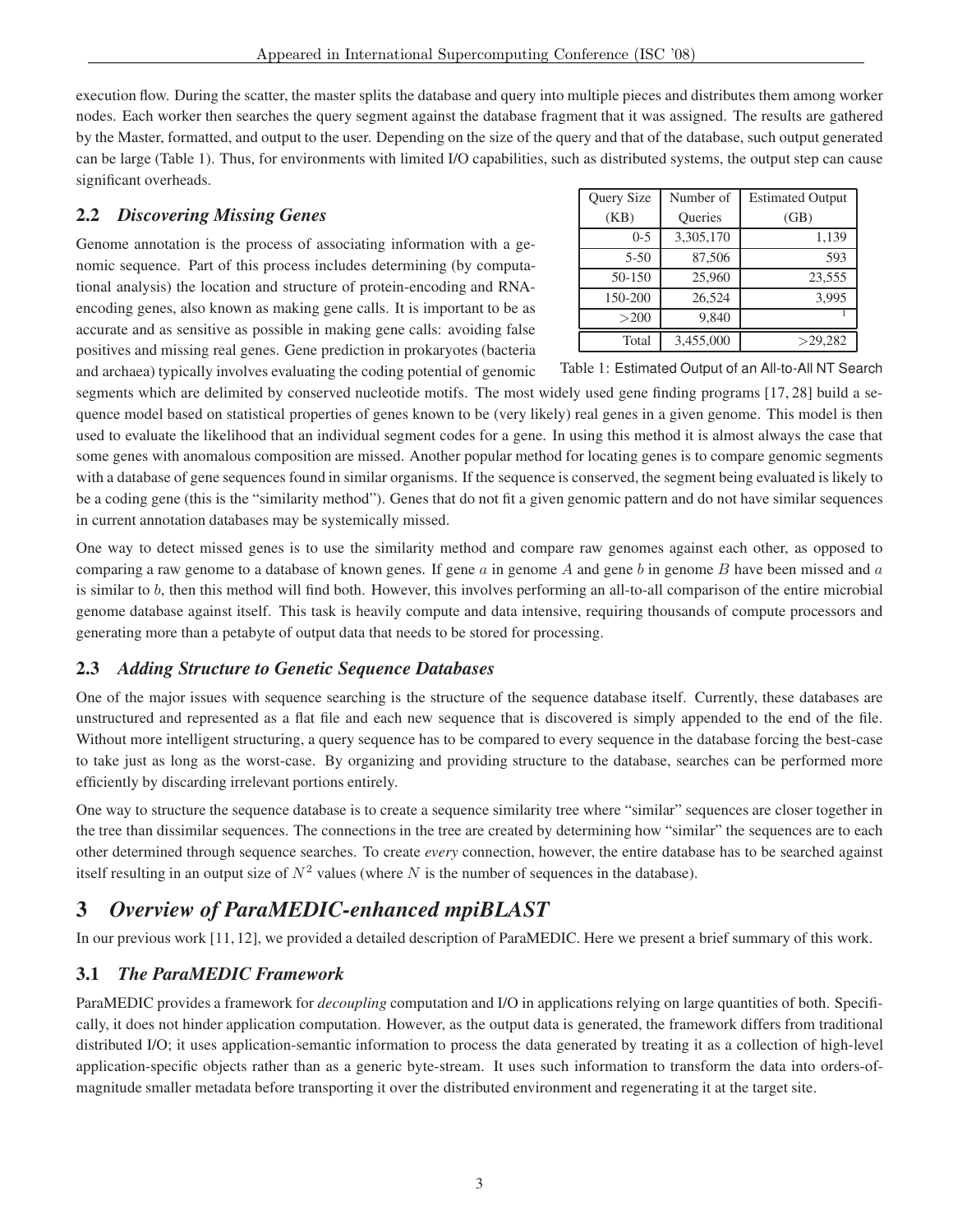As shown in Figure 2, ParaMEDIC provides several capabilities including support for data encryption and integrity as well as data transfer in distributed environments (either directly via TCP/IP communication or through global file-systems). However, the primary semantics-based metadata creation is done by the *application plugins*. Most application plugins are specific to each application, and thus rely on knowledge of application semantics. These plugins provide two functionalities: (i) processing output data generated by the application to create metadata and (ii) converting metadata back to the final output. Together with application-specific plugins, ParaMEDIC also provides application-independent components such as data compression, data integrity, and data encryption. These



Figure 2: ParaMEDIC Architecture

can be used in conjunction with the application-specific plugins or independently.

**Trading Computation with I/O:** The amount of computation required in ParaMEDIC is higher than what is required by the original application; after the output is generated by the application processes, it has to be further processed to generate the metadata, sent to the storage site, and processed yet again to regenerate the final output. However, the I/O cost achieved can potentially be significantly reduced by using this framework. In other words, ParaMEDIC trades (a small amount of) additional computation for (potentially large) reduction in I/O cost. With respect to the additional computational cost incurred, ParaMEDIC is quite generic with respect to the metadata processing required by the different processes. For many applications, it is possible to tune the amount of post-processing performed on the output data, with the general trend being—the more the post-processing computation, the better the reduction in the meta-data size. That is, an application plugin can perform more processing of the output data to reduce the I/O cost.

#### **3.2** *Integration with mpiBLAST*

In a *cluster* environment, most of the mpiBLAST execution time is spent on the search itself as the BLAST string-matching algorithm is computationally intensive, compared to which the cost of formatting and writing the results is minimal, especially when many advanced clusters are configured with high-performance parallel file-systems. However, in a *distributed* environment, the output typically needs to be written over a wide-area network to a remote file-system. Hence, the cost of writing the results can easily dominate the execution profile of mpiBLAST and become a severe performance bottleneck. By replacing the traditional distributed I/O framework with ParaMEDIC (as shown at the top of Figure 3), we can provide large reduction in the amount of data I/O performed. For example, as we will see in Section 5, a mpiBLAST-specific instance of ParaMEDIC reduces the volume of data written across a wide-area network by *more than two orders of magnitude*.





Figure 3 depicts how mpiBLAST is integrated with ParaMEDIC. First, on the compute site (the left cloud in Figure 3), once the output is generated by mpiBLAST, the mpiBLAST application plugin for ParaMEDIC processes this output to generate orders-of-magnitude smaller metadata. ParaMEDIC transfers this metadata to the storage site. At the storage site, a temporary (and much smaller) database that contains only the result sequences is created by extracting the corresponding sequence data from a local database replica. ParaMEDIC then re-runs mpiBLAST at the storage site by taking as input the same query sequence and the temporary database to generate and write output to the storage system. The overhead in rerunning mpiBLAST at the storage site is

quite small as the temporary database that is searched is substantially smaller, with only about 250 sequences in it, compared to the several millions of sequences in large DNA databases.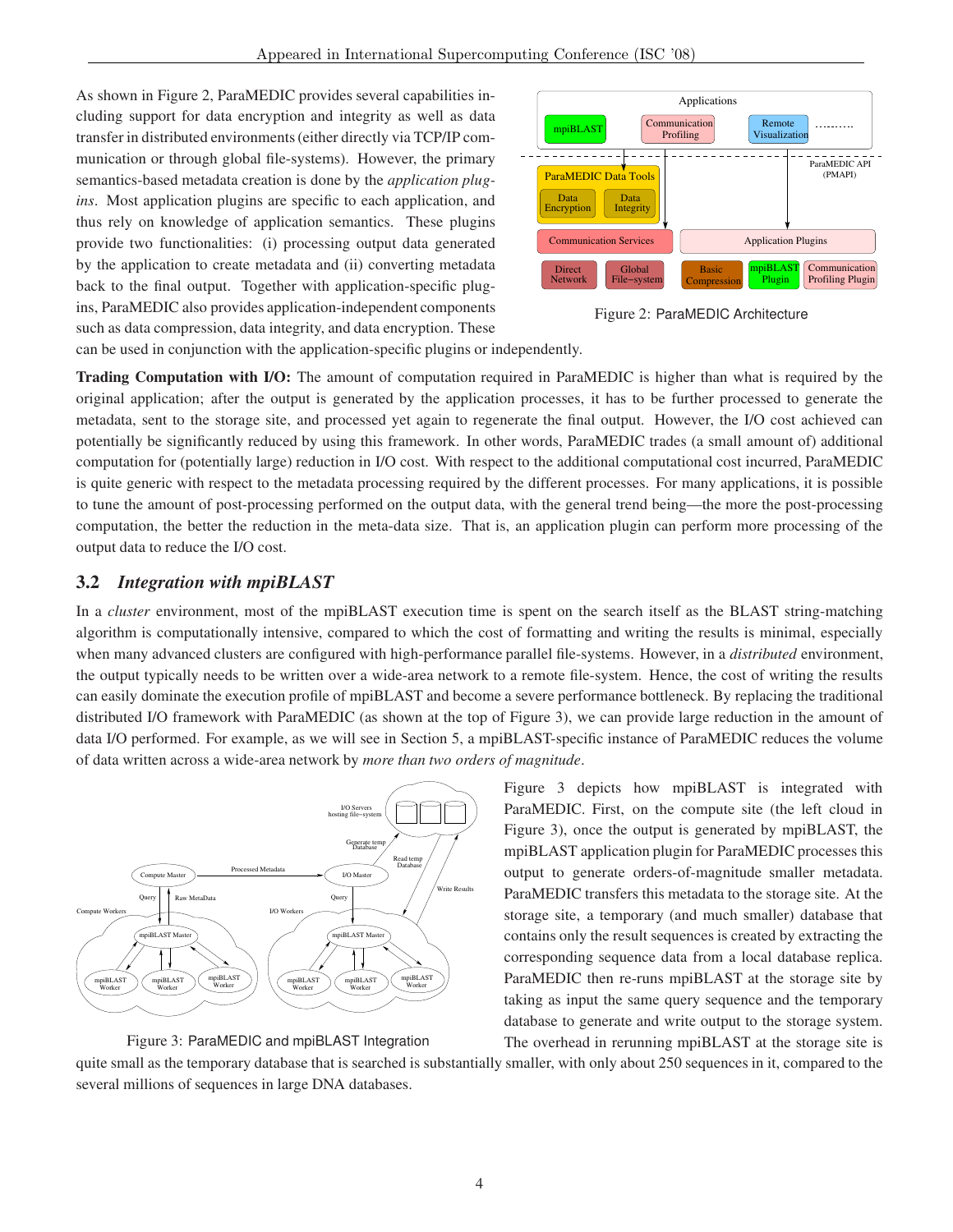### **4** *ParaMEDIC on a World-wide Supercomputer*

In this paper, to accommodate the compute and storage requirements of the computational biology applications discussed in Section 2, we utilize a world-wide supercomputer that, in aggregate, provides the required compute power and storage resources. The worldwide supercomputer comprises nine high-performance computing systems at seven different sites across the U.S. and a largescale storage facility in Japan, to create a single high-performance *distributed* computing system. The specifics of each individual system are in Table 2. In the next subsections, we address the issues with working on such a large-scale distributed system that are not immediately apparent on smaller-scale systems.

| Name                                      | Location                            | Cores | Architecture                     | Memory<br>(GB) | Network                | Storage<br>(TB)      | Operating<br>System | Distance from<br>Storage (km) |
|-------------------------------------------|-------------------------------------|-------|----------------------------------|----------------|------------------------|----------------------|---------------------|-------------------------------|
| SystemX                                   | Virginia<br>Tech                    | 2200  | <b>IBM PowerPC</b><br>970FX      | $\overline{4}$ | <b>InfiniBand</b>      | <b>NFS (30)</b>      | Linux 2.6.21        | 11,000                        |
| <b>Breadboard</b><br>Compute Cluster      | Argonne<br>National Lab             | 128   | <b>AMD</b> Opteron               | $\overline{4}$ | 10-Gigabit<br>Ethernet | NFS(5)               | Linux 2.6.20        | 10,000                        |
| BlueGene/L<br>Supercomputer               | Argonne<br>National Lab             | 2048  | <b>IBM PowerPC</b><br>440        | $\mathbf{1}$   | Proprietary            | <b>PVFS</b> (14)     | Linux CNK           | 10,000                        |
| <b>SiCortex</b><br>Supercomputer          | Argonne<br>National Lab             | 5832  | SiCortex SC5832                  | 3              | Proprietary            | NFS(4)               | Linux 2.6.15        | 10,000                        |
| Jazz<br>Compute Cluster                   | Argonne<br>National Lab             | 700   | Intel Xeon                       | $1 - 2$        | Gigabit<br>Ethernet    | GFS (10)<br>PVFS(10) | Linux 2.4.29        | 10,000                        |
| <b>NSF</b> TeraGrid<br>Distributed System | University of<br>Chicago            | 320   | Intel Itanium2                   | $\overline{4}$ | Myrinet 2000           | NFS(4)               | Linux 2.4.21        | 10,000                        |
| NSF TeraGrid<br>Distributed System        | San Diego Super-<br>computer Center | 60    | Intel Itanium2                   | $\overline{4}$ | Myrinet 2000           | <b>GPFS</b> (50)     | Linux 2.4.21        | 9,000                         |
| Oliver<br>Compute Cluster                 | Louisiana State<br>University       | 512   | Intel Xeon                       | $\overline{4}$ | <b>InfiniBand</b>      | Lustre $(12)$        | Linux 2.6.9         | 11,000                        |
| Open Science<br>Grid                      | United<br><b>States</b>             | 200   | <b>AMD</b> Opteron<br>Intel Xeon | $1 - 2$        | Gigabit<br>Ethernet    |                      | Linux 2.4/2.6       | 11,000                        |
| <b>TSUBAME</b><br>Storage Cluster         | Tokyo Institute<br>of Technology    | 72    | <b>AMD</b> Opteron               | 16             | Gigabit<br>Ethernet    | Lustre $(350)$       | Linux $2.6$         | $\Omega$                      |

Table 2: Specification of the Different Systems that Formed our Worldwide Supercomputer

### **4.1** *Dealing with Dynamic Availability of Compute Clients and Other Faults*

Several systems in our worldwide supercomputer operate in batch-mode. Users submit jobs to system queues and are scheduled to execute on the available resources. That is, compute resources are not available in a dedicated manner, but become available when our job is scheduled for execution and become unavailable when our job terminates.

To handle this issue, we segment the overall work to be performed into small tasks that can be performed independently (i.e., sequentially, concurrently or out-of-order). The management of tasks is done by a centralized server running on a dedicated resource. As each job is executed, it contacts this server for the next task, computes the task, transfers the output to metadata and transmits the metadata to the storage site. This approach has two benefits. First, the clients are completely stateless. That is, if a client job terminates before it has finished its computation or metadata transmission to the storage site, the servers handle this failure by reassigning the task to a different compute client. The second advantage is if the metadata corresponding to a tasks is either not received completely or is corrupted, the server just discards the data and reassigns the task to another compute node. Thus, I/O failures are never catastrophic.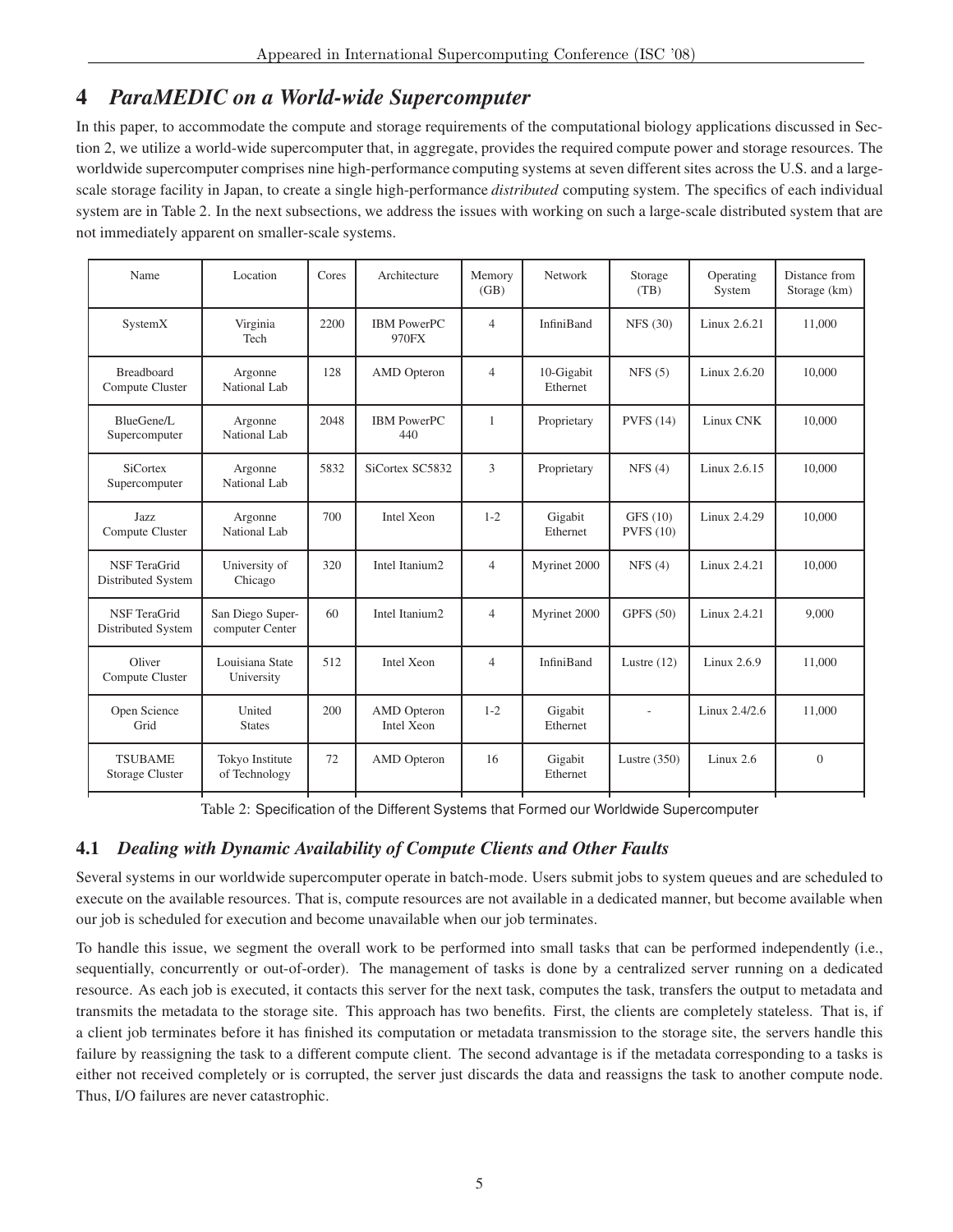#### **4.2** *Architectural Heterogeneity*

One of the key impediments to large-scale distributed systems is system heterogeneity. Many distributed systems, such as the one used in this paper, cannot obtain a homogeneous environment in either hardware or software and efficient use of the system requires overcoming this obstacle. The worldwide supercomputer used in this paper contains six different CPU architectures (e.g., IBM PowerPC 970FX, IBM PowerPC 440, AMD Opteron, SiCortex MIPS64, Intel Xeon, Intel Itanium2), five different network interconnects (e.g., Gigabit Ethernet, 10-Gigabit Ethernet, InfiniBand, IBM proprietary 3D toroidal network, and SiCortex Kautz graph), and eight variations of the Linux operating system.

To deal with this issue, all data being transferred over the network has to be converted to an architecture-independent format. Since the total amount of data that is generated and has to be moved to the storage site in enormous, this can significantly impact on traditional distributed I/O. However, with ParaMEDIC, only metadata generated by processing the actual output is transferred across the wire. Since this metadata is orders-of-magnitude smaller as compared to the actual output, such byte manipulation to deal with heterogeneity has minimal impact on overall performance.

#### **4.3** *Utilizing the Parallelism in Compute Nodes*

In traditional file I/O, there are two levels of parallelism. First, multiple I/O servers are aggregated into a parallel file-system to take advantage of the aggregate storage bandwidth of these servers. Second, multiple compute clients, that process different tasks, write data to such file-systems in parallel as well. Most parallel file-systems are optimized for such access to give the best performance.

With ParaMEDIC, there are three I/O components: (i) compute clients that perform I/O, (ii) post-processing servers that process the metadata to regenerate the original output and (iii) I/O servers which host the file-system. Similar to the traditional I/O model, the first and third components are already parallelized. That is, multiple streams of data being written in parallel by different compute clients and the I/O servers parallelize each stream of data that is being written to them. However, in order to achieve the best performance, it is important that the second component, post-processing servers, be parallelized as well.

Parallelizing the post-processing servers adds its own overhead and complexity mainly with respect to synchronization between the different parallel processes. To avoid this, we utilize an embarrassingly parallel approach for these servers. Each incoming stream of data is allocated to a separate process till a maximum number of processes is reached, after which the incoming data requests are queued till a process becomes available again. Thus, different processes do not have to share any information and can proceed independently. The advantage of this approach is its simplicity and lack of synchronization required between different parallel post-processing servers. The disadvantage, however, is that the number of data streams generated from the post-processing servers is equal to the number of incoming data streams. That is, if only two tasks are active at one time, only two streams of data are written to the actual storage system. Thus, the performance might not be optimal. However, in most cases, we expect the number of incoming streams to be sufficiently large to not face such performance issues.

#### **4.4** *Handling Large Communication Latencies with Disconnected I/O*

As seen in Table 2, the computational sites are between 9,000 and 11,000 kilometers away from the storage site. At these distance, communication latencies are in tens of milliseconds. Such large latencies can severely limit the effectiveness of a synchronous remote file-systems that can be used for distributed I/O, since each synchronization operation has to make round-trip hops on the network. To overcome the bottleneck incurred by such high-latency, our worldwide supercomputer utilizes a lazy asynchronous I/O approach. By caching the output data locally before performing the actual output, clients can perform their computations while disconnected from the remote file-system. After a substantial amount of data is generated a bulk transfer of the metadata occurs, thereby maximally utilizing the bandwidth available between the sites and mitigating the effect of high-latency.

An issue with this approach of disconnected computation is fault-tolerance. Once a task is assigned to a compute client, the server is completely disconnected from this client. After the computation is complete, the client reconnects and sends the generated metadata. Though, this two-phase synchronization model is more error prone and requires additional state information in the server, it makes the compute clients *truly stateless* even when the actual computation is going on.

### **5** *Experiments, Measurements and Analysis*

In this paper, we use ParaMEDIC to search the entire microbial genome database against itself. Several supercomputing centers within the U.S. perform the computation, while the data generated is stored at a large storage resource in Tokyo. This section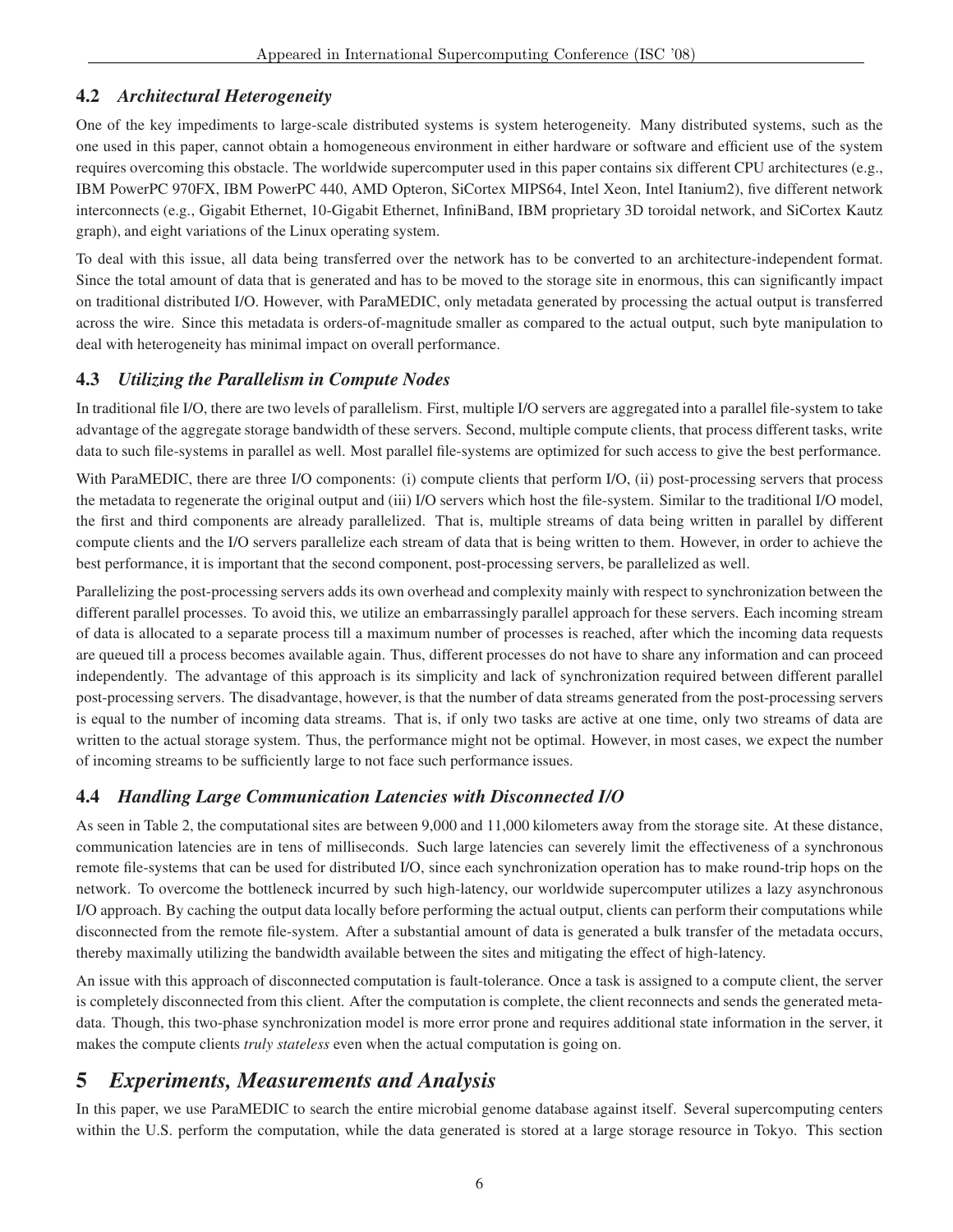

Figure 4: Data I/O Overheads: (a) Total amount of data communicated and (b) Factor of Improvement





compares the performance of ParaMEDIC with vanilla mpiBLAST with respect to the amount of data communicated and the I/O time taken, as well as the storage bandwidth utilization. Several other results with respect to different output formats and scalability studies have been dropped due to space constraints and can be included in the final version if needed.

### **5.1** *Data I/O Overheads*

Figure 4 illustrates the amount of data transmitted between the compute and the storage sites for different number of post-processing threads, and the factor of reduction in the amount of data. Each post-processing thread processes one segment of data which has the output for 10,000 query sequences. Most segments have approximately similar output sizes, so the amount of data communicated over the distributed network increases linearly with the number of segments, and hence the number of post-processing threads. ParaMEDIC, on the other hand, processes the generated data and converts it into metadata before performing the actual transfer. Thus, the actual data that is transferred over the network is much smaller. For example, with 288 threads, mpiBLAST communicates about 100GB of data, while ParaMEDIC only communicates about 108MB—a *900-fold* reduction.

We also illustrate the I/O time in Figure 5. As shown, ParaMEDIC outperforms mpiBLAST by more than two orders-of-magnitude. This result is attributed to multiple aspects. First, given the shared network connection between the two sites, the achievable network performance is usually much lower than within the cluster. Thus, with mpiBLAST transferring the entire output over this network, its performance would be heavily impacted by the network performance. Second, the distance between the two sites causes the communication latency to be high. Thus, file-system control messages tend to take a long time to be exchanged, resulting in further loss in performance. Third, for mpiBLAST, since the wide-area network is a bottleneck, the number simultaneously transmitted data streams does not matter; communication is serialized in the network. However, with ParaMEDIC, since the wide-area network is no longer a bottleneck, it can more effectively utilize the parallelism in the data streams to better take advantage of the storage bandwidth available at the storage site, as desribed in more detail in Section 5.2.

#### **5.2** *Storage Bandwidth Utilization*

Figure 6(a) illustrates the storage bandwidth utilization achieved by mpiBLAST, ParaMEDIC, and the MPI-IO-Test benchmark, that is used as an indication of the peak performance capability of the I/O subsystem. We notice that the storage utilization of mpiBLAST is very poor compared to ParaMEDIC. This is because, for mpiBLAST, the I/O is limited by the wide-area network bandwidth. Thus, though more than 10,000 processors are performing the compute part of the task, the network connecting the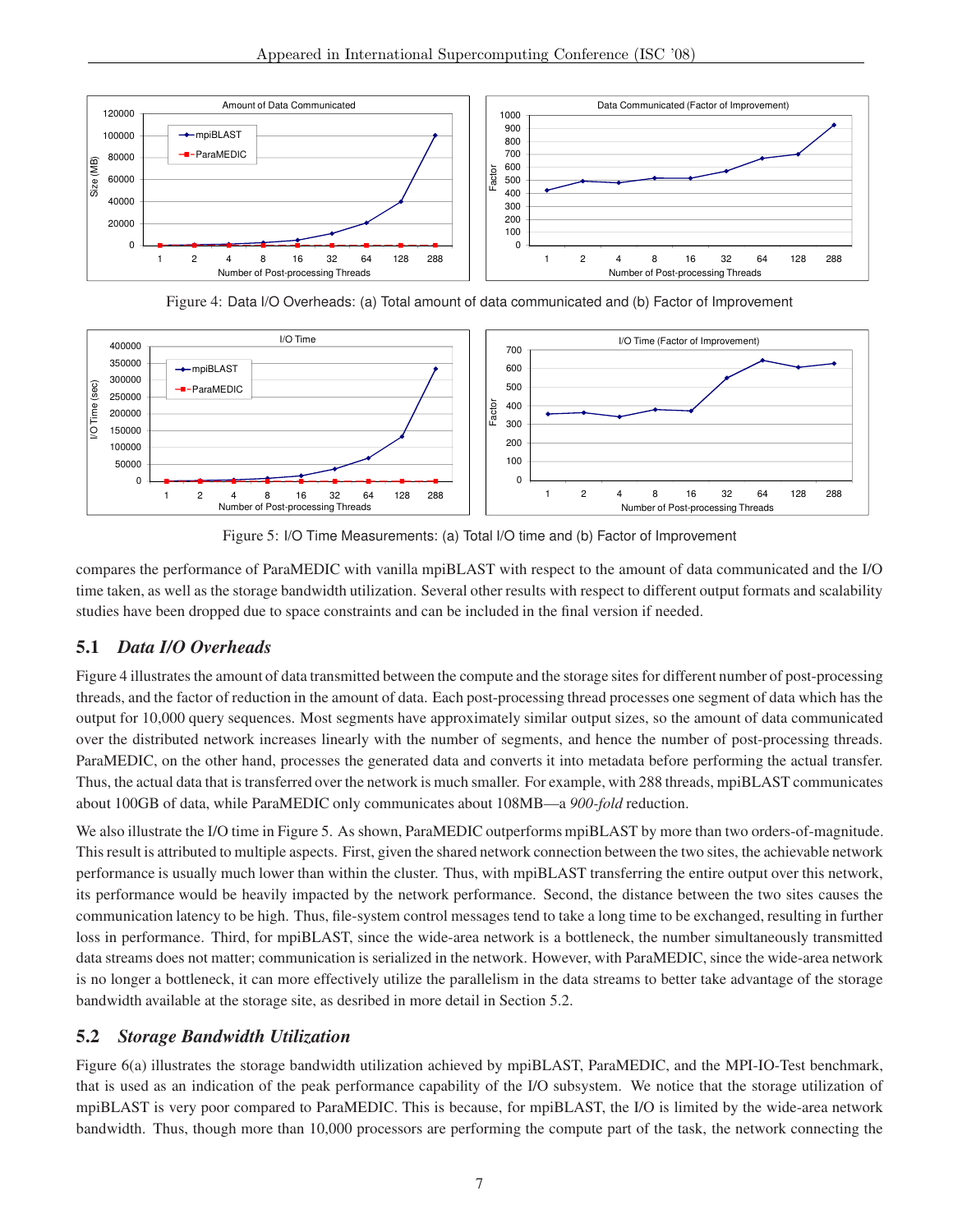

Figure 6: Storage Bandwidth Utilization using Lustre: (i) Storage Utilization Improvement and (ii) Computation and I/O time



Figure 7: Storage Utilization using Local File-system: (i) Storage Utilization Improvement and (ii) Computation and I/O time

compute servers in the U.S. and the storage system in Tokyo becomes the bottleneck.

On the other hand, ParaMEDIC uses more than 90% of the storage system capability (shown by MPI-IO-test). When the number of processing threads is low (x-axis in figure), ParaMEDIC uses about half the storage capability. However, as the number of processing threads increases, the I/O utilization of ParaMEDIC increases as well.

Figure 6(b) illustrates the percentage breakup of the time spent in ParaMEDIC's post-processing phase. A significant portion of the time spent is in the I/O part. This shows that in spite of using a fast parallel file system such as Lustre, ParaMEDIC is still bottlenecked by the I/O subsystem. In fact, our analysis has shown that in this case the bottleneck lies in the 1-Gigabit Ethernet network subsystem connecting the storage nodes. Thus, we expect that even for systems with faster I/O subsystems, ParaMEDIC will further scale up and continue to use a significant portion of the I/O bandwidth provided.

In Figure 7(a), we remove the file-system network bottleneck and directly perform I/O on the local nodes. Storage utilization achieved in this case is significantly higher than going over the network. Even in this case, ParaMEDIC completely uses the storage capability with more than 90% efficiency. Figure 7(b) shows the percentage breakup of the time spent. Similar to the case with the Lustre file-system, a significant portion of the time is still spent on I/O. Thus, again, ParaMEDIC can be expected to scale and fully use even faster storage resources.

### **6** *Discussion*

Though this paper only deals with enhancing the mpiBLAST application through ParaMEDIC, the idea is relevant for many other applications as well. For example, applications that have natively been built for distributed environments such as SETI@home [35] and other BOINC applications [1] can easily use similar ideas, and can benefit aspects in which such techniques are possible. In the field of communication profiling with MPE [4], we have also done some preliminary work that utilizes metadata transformation of profiled data through ParaMEDIC. Specifically, based on the observation that most scientific applications have a very uniform and periodic communication pattern, we perform a fourier transform on the data to identify this periodicity and use this as an abstract block. The metadata comprises one complete abstract block and just the differences for all other blocks. Our preliminary numbers in this field have demonstrated between 2 and 5-fold reduction in the I/O time using ParaMEDIC. Work on other application fields including earthquake modeling and remote visualization is ongoing as well, with promising preliminary results.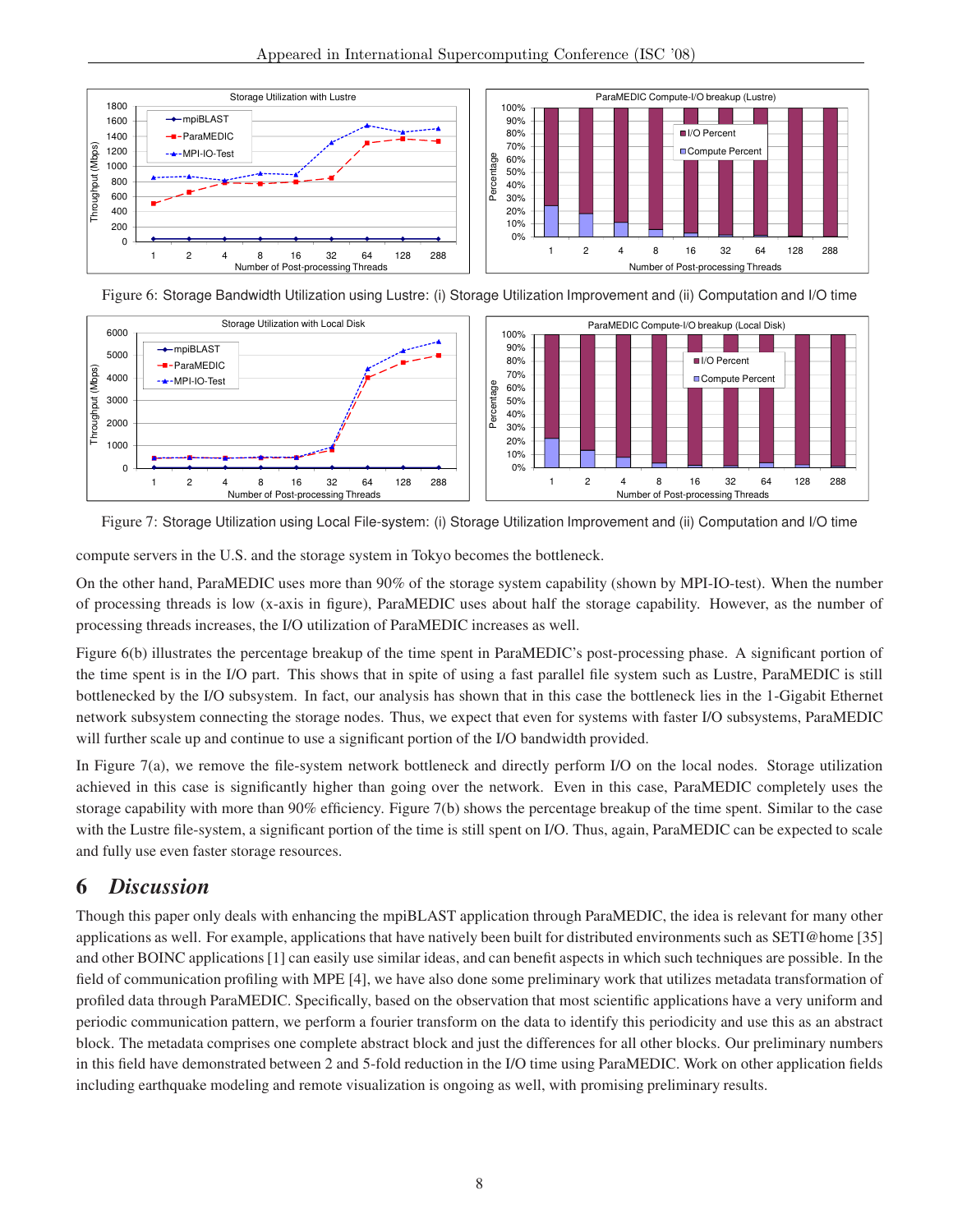### **7** *Related Work*

Efficient I/O access for scientific applications in distributed environments has been an ongoing subject of research for various parallel and distributed file-systems [14,22,32,34]. There has also been work on explicit data transfer protocols such as GridFTP [6]. Other efforts include providing remote data access through MPI-IO [29]. RIO [19] introduced a proof-of-concept implementation that allows applications to access remote files though ROMIO [37]. RFS [25] enhanced the remote write performance with *active buffering*, by optimizing overlap between applications computation and I/O. Studies have also been done in translating MPI-IO calls into operations of lower level data protocols such as Logistic Network [26]. However, all these approaches deal with data as a byte-stream. Conversely, our approach focuses on aggressively reducing the amount of I/O data to be communicated by taking advantage of application semantics and dealing with data as high-level abstract units, rather than a stream of bytes.

Semantic-based data transformation is not new. Several semantic compression algorithms have been investigated in compressing relational databases [10,23,24]. Leveraging the table semantics, these algorithms first build descriptive models of the database using data mining techniques such as clustering, and strip out data that can be regenerated. In the multimedia field, context-based coding techniques (similar to semantics-based approaches) have been widely used in various video compression standards [15, 30, 31]. With aid of context modeling, these techniques efficiently identify redundant information in the media. Although sharing the same goal of reducing data to store or transfer with ParaMEDIC, these data compression studies do not address the remote I/O issue.

Thus, ParaMEDIC utilizes ideas from different fields to provide a novel approach for distributed I/O.

### **8** *Conclusion*

Rapid growth of computational power is enabling computational biology to tackle increasingly large problems such as discovering missing genes and providing structure to genetic sequence databases. However, as the problems grow larger, so does the data consumed and produced by the applications. For many applications, the required compute power and storage resources cannot be found at a single location, precipitating the transfer of large amounts of data across the wide-area network. ParaMEDIC mitigates this issue by pursuing a non-traditional approach to distributed I/O. By trading computation for I/O, ParaMEDIC utilizes application semantics information to transform the output to orders-of-magnitude smaller metadata. In this paper, we presented our experiences in solving large-scale computational biology problems by utilizing nine different high-performance compute sites within the U.S. to generate a petabyte of data, that was transferred to a large-scale storage facility in Tokyo using ParaMEDIC's distributed I/O capability. We demonstrated that ParaMEDIC can achieve a performance improvement of several orders of magnitude compared to traditional I/O. In future, we plan to evaluate semantic-based compression for other applications.

### **9** *Acknowledgments*

We would like to thank the following people for their technical help in managing the large-scale run and other experiments associated with this paper: (i) R. Kettimuthu, M. Papka and J. Insley from the University of Chicago, (ii) N. Desai and R. Bradshaw from Argonne National Laboratory, (iii) G. Zelenka, J. Lockhart, N. Ramakrishnan, L. Zhang, L. Heath, and C. Ribbens from Virginia Tech, (iv) M. Rynge and J. McGee from Renaissance Computing Institute, (v) R. Fukushima, T. Nishikawa, T. Kujiraoka and S. Ihara from Tokyo Institute of Technology, (vi) S. Vail, S. Cochrane, C. Kingwood, B. Cauthen, S. See, J. Fragalla, J. Bates, R. Cagle, R. Gaines and C. Bohm from Sun Microsystems, and (vii) H. Liu from Louisiana State University.

### *References*

- [1] BOINC: Berkeley Open Infrastructure for Network Computing. http://boinc.berkeley.edu.
- [2] CANARIE. http://www.canarie.ca.
- [3] Ethernet Everywhere: Price/Performance as the Key to Cluster & Grid Interconnects. http://www.cse.scitech.ac.uk/disco/mew14-cd/Talks/ Force10 VanCampen.pdf.
- [4] MPE : MPI Parallel Environment. http://www-unix.mcs.anl.gov/perfvis/download/index.htm.
- [5] SURFnet. http://www.surfnet.nl.
- [6] B. Allcock, J. Bresnahan, R. Kettimuthu, M. Link, C. Dumitrescu, I. Raicu, and I. Foster. The Globus Striped GridFTP Framework and Server. In *SC*, 2005.